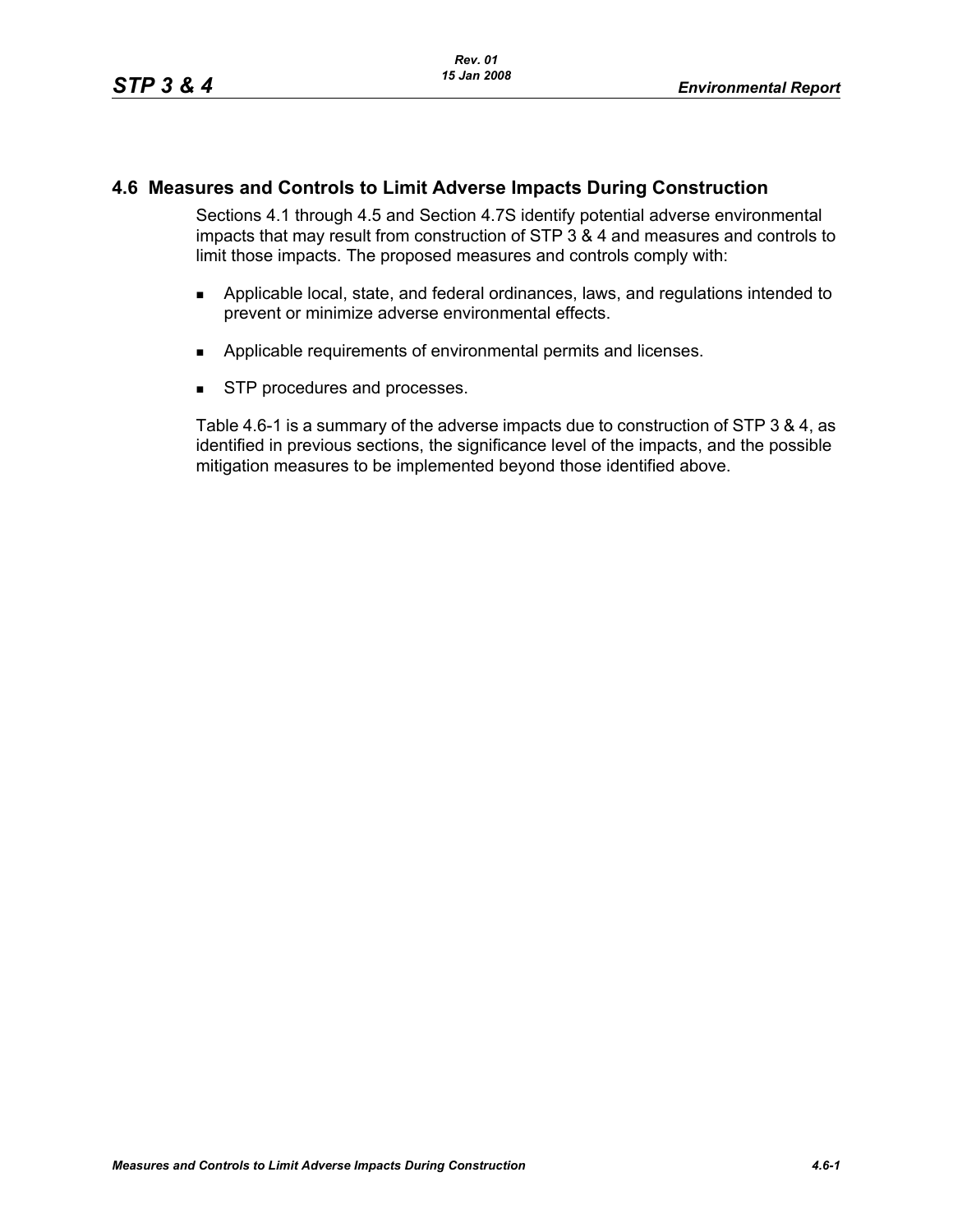| Impact                         | <b>Description of Potential Impact</b>                                                                                                                                                                                   | <b>Potential</b><br>Impact<br>Significance<br>[1] | <b>Planned Control Program</b>                                                                                                                                                                                                                                                                                        |
|--------------------------------|--------------------------------------------------------------------------------------------------------------------------------------------------------------------------------------------------------------------------|---------------------------------------------------|-----------------------------------------------------------------------------------------------------------------------------------------------------------------------------------------------------------------------------------------------------------------------------------------------------------------------|
| 4.0 Land Use Impacts           |                                                                                                                                                                                                                          |                                                   |                                                                                                                                                                                                                                                                                                                       |
| 4.1.1 The Site<br>and Vicinity | Ground-disturbing activities including<br>excavating and recontouring the landscape.[2]                                                                                                                                  | S                                                 | Conduct construction activities using best management practices<br>(BMP) in accordance with regulatory and permit requirements.<br>Implement environmental controls required in the SWPPP (Storm<br>Water Pollution Prevention Plan) such as weekly compliance<br>inspections, documentation of runoff controls, etc. |
|                                | Removal of vegetation within the temporary and<br>permanent impact areas.[2]                                                                                                                                             | S                                                 | Clean up and dispose of waste debris at designated location.<br>Temporary impact area will be graded, landscaped to match the<br>surrounding area, and revegetated.                                                                                                                                                   |
|                                | Stockpiling of soils on site including spoil<br>mounds and borrow pit soils.[2]                                                                                                                                          | S                                                 | Restrict stockpiling to designated areas. Stabilize all loose soils<br>on site through the use of approved erosion control<br>methodologies and soil erosion and sediment control plan.                                                                                                                               |
|                                | Construction of new permanent structures and<br>the creation of impervious surface within the<br>existing STP Site (i.e., the haul road and the<br>parking area). The site is designated for<br>industrial land use. [2] | S                                                 | Restrict construction to the designated areas within the STP site.                                                                                                                                                                                                                                                    |
|                                | Impacts to wetlands and other surface waters<br>e.g. removal of onsite drainage ditch.                                                                                                                                   | S                                                 | Avoid jurisdictional wetlands. Use appropriate erosion control<br>measures to prevent turbid water, soil deposition, vegetation<br>removal, etc., from impacting drainage features, wetlands and<br>downstream areas through the approved SWPPP.                                                                      |
|                                | Construction activities conducted within the<br>Coastal Management Zone.[2]                                                                                                                                              | $S-M$                                             | Comply with the Texas Coastal Management Plan.                                                                                                                                                                                                                                                                        |
|                                | Construction activities (e.g., crossing of a<br>pipeline, installation of discharge pipe, etc.)<br>conducted within the designated flood zone and<br>other sensitive areas.                                              | S                                                 | Avoid these areas where possible. Comply with regulatory and<br>permit requirements.                                                                                                                                                                                                                                  |

 $4.6 - 2$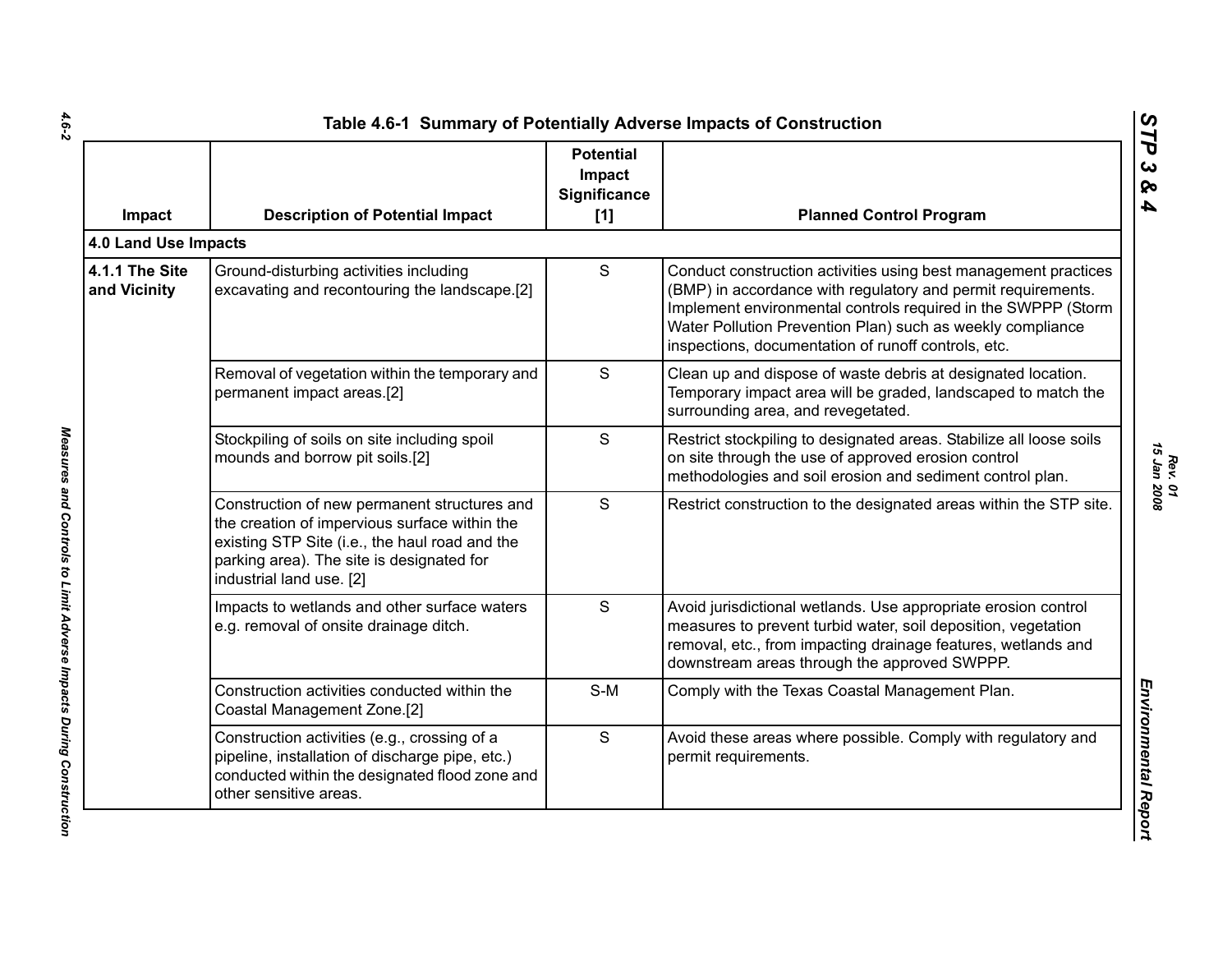|                                                                               |                                                                                                                                                                                                                                              |             | Table 4.6-1 Summary of Potentially Adverse Impacts of Construction (Continued)                                                                                                                                                                                                                             |
|-------------------------------------------------------------------------------|----------------------------------------------------------------------------------------------------------------------------------------------------------------------------------------------------------------------------------------------|-------------|------------------------------------------------------------------------------------------------------------------------------------------------------------------------------------------------------------------------------------------------------------------------------------------------------------|
|                                                                               | Potential short-term land use changes in the<br>vicinity of the project due to development of<br>employee housing.[2]                                                                                                                        | $S-M$       | The temporary housing facilities, if constructed, would be<br>converted to pre-project conditions upon completion of<br>construction.                                                                                                                                                                      |
|                                                                               | The increase in traffic during shift change and<br>increased truck deliveries will impact traffic on<br>existing roads during peak times.                                                                                                    | S           | Stagger work shifts and truck delivery times to reduce the<br>additional traffic during peak hours.                                                                                                                                                                                                        |
| 4.1.2<br><b>Transmission</b><br><b>Corridors and</b><br><b>Off-Site Areas</b> | Potential short-term physical land use changes<br>due to the addition of a 345 Kilovolt switchyard<br>and rerouting of one 345 kV transmission line<br>that is currently connected to Bay No. 1 of the<br>existing switchyard for STP 1 & 2. | $\mathsf S$ | Minimization of land use impacts through the use of existing<br>access points and ROW roads. Limit construction activities<br>associated with the new onsite switchyard and connecting<br>transmission lines to those areas previously disturbed for<br>construction activities associated with STP 1 & 2. |
| <b>4.1.3 Historic</b><br><b>Properties</b>                                    | Ground-disturbing activities including grading,<br>excavation, recontouring, and construction may<br>expose historic resources (Note - based on<br>SHPO determination, this is unlikely).                                                    | S           | Take appropriate actions (e.g. stop work, contact appropriate<br>regulatory agencies) following discovery of potential historic or<br>archaeological resources.                                                                                                                                            |
|                                                                               |                                                                                                                                                                                                                                              |             |                                                                                                                                                                                                                                                                                                            |
|                                                                               |                                                                                                                                                                                                                                              |             |                                                                                                                                                                                                                                                                                                            |
|                                                                               |                                                                                                                                                                                                                                              |             |                                                                                                                                                                                                                                                                                                            |
|                                                                               |                                                                                                                                                                                                                                              |             |                                                                                                                                                                                                                                                                                                            |
|                                                                               |                                                                                                                                                                                                                                              |             |                                                                                                                                                                                                                                                                                                            |
|                                                                               |                                                                                                                                                                                                                                              |             |                                                                                                                                                                                                                                                                                                            |

*STP 3 & 4*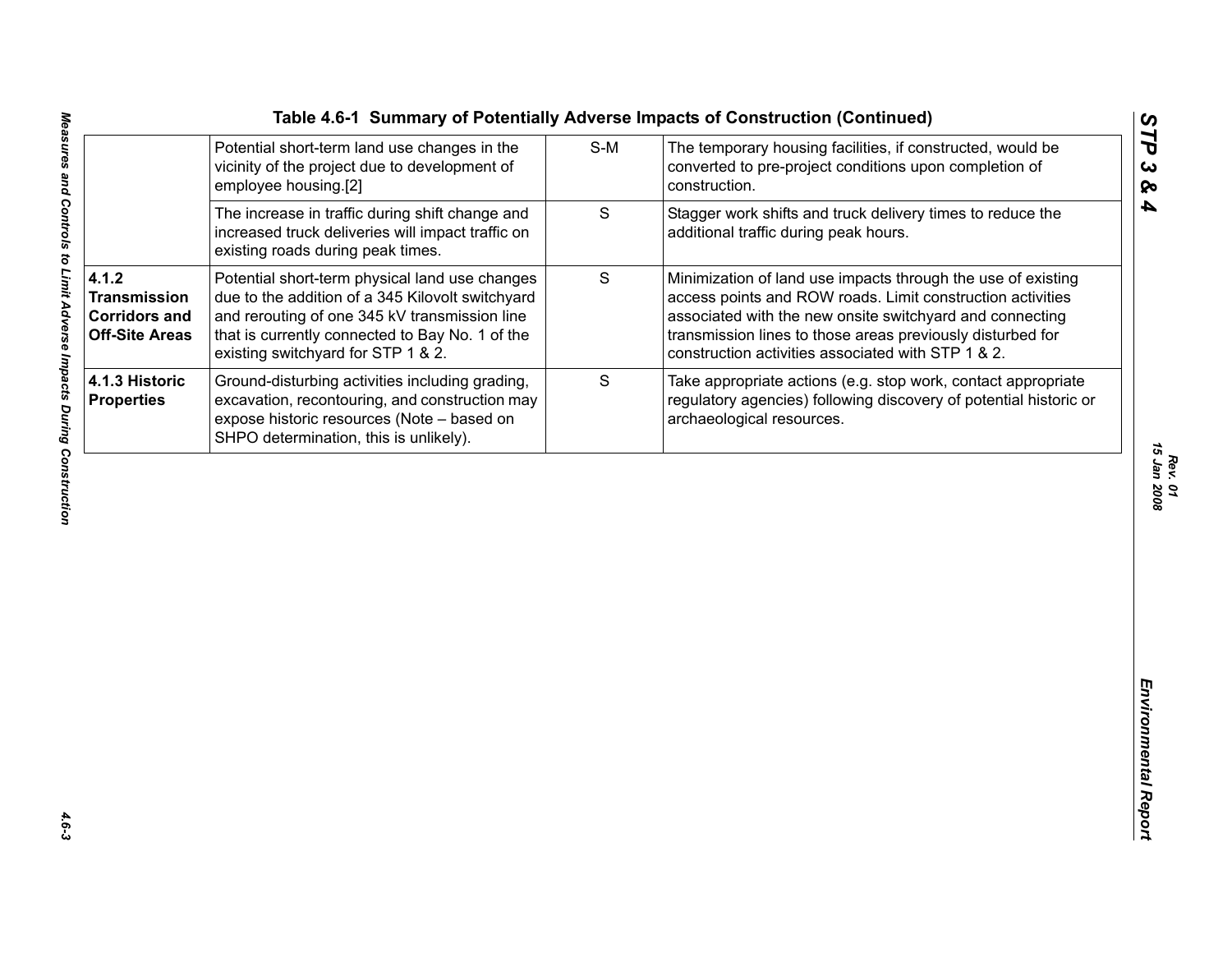| 4.2 Water-Related Impacts                        |                                                                                                                                                                       |   |                                                                                                                                                                                                                                                                                                                                                                                                                                                                                                                                                                                                                 |
|--------------------------------------------------|-----------------------------------------------------------------------------------------------------------------------------------------------------------------------|---|-----------------------------------------------------------------------------------------------------------------------------------------------------------------------------------------------------------------------------------------------------------------------------------------------------------------------------------------------------------------------------------------------------------------------------------------------------------------------------------------------------------------------------------------------------------------------------------------------------------------|
| 4.2.1<br><b>Hydrologic</b><br><b>Alterations</b> | Impacts to onsite surface water drainage flows<br>by diverting or filling several unnamed onsite<br>drainage features.[2]                                             | S | New drainage ditches and other features such as sediment filters<br>would be used to accommodate surface water runoff from altered<br>drainage areas and the newly constructed impervious areas.<br>Avoid all jurisdictional wetlands. Appropriate erosion control<br>measures will be taken on all drainage features and wetlands to<br>prevent turbid water, soil deposition, vegetation removal, etc.,<br>from occurring within those areas or downstream areas through<br>the approved SWPPP.                                                                                                               |
|                                                  | Increase in surface water as a result of<br>dewatering and excavation activities. [2]                                                                                 | S | To decrease the volume of surface water runoff created during<br>dewatering/excavating activities of the deeply excavated areas, a<br>groundwater control system will be installed consisting of a<br>perimeter circuit of deep wells in conjunction with sand drains. All<br>other surface water runoff created during the<br>excavation/dewatering activities will be controlled by a series of<br>ditches that drain the water away from construction activities.<br>Proper erosion controls will be used to contain sediments found in<br>the runoff before it is discharged into any jurisdictional water. |
|                                                  | Impacts to local hydrology resulting from the<br>excavation through the shallow aquifer, and<br>subsequent dewatering of the shallow<br>aquifer.[2]                   | S | Local drinking water wells found in the vicinity of the construction<br>area will be unaffected because they are located in the deeper<br>aquifer which is isolated by surficial clays. Dewatering would<br>occur within the shallow aquifer in a limited area for a short period<br>of time. Upon completion of construction, groundwater in the<br>shallow aquifer will return to natural elevations.                                                                                                                                                                                                         |
| 4.2.2 Water Use<br><b>Impacts</b>                | Potential for water pressure reduction within the<br>local water table due to dewatering activities for<br>dust abatement, concrete mixing, potable water<br>use. [2] | S | Limit dewatering activities to only those necessary for<br>construction.                                                                                                                                                                                                                                                                                                                                                                                                                                                                                                                                        |

*STP 3 & 4*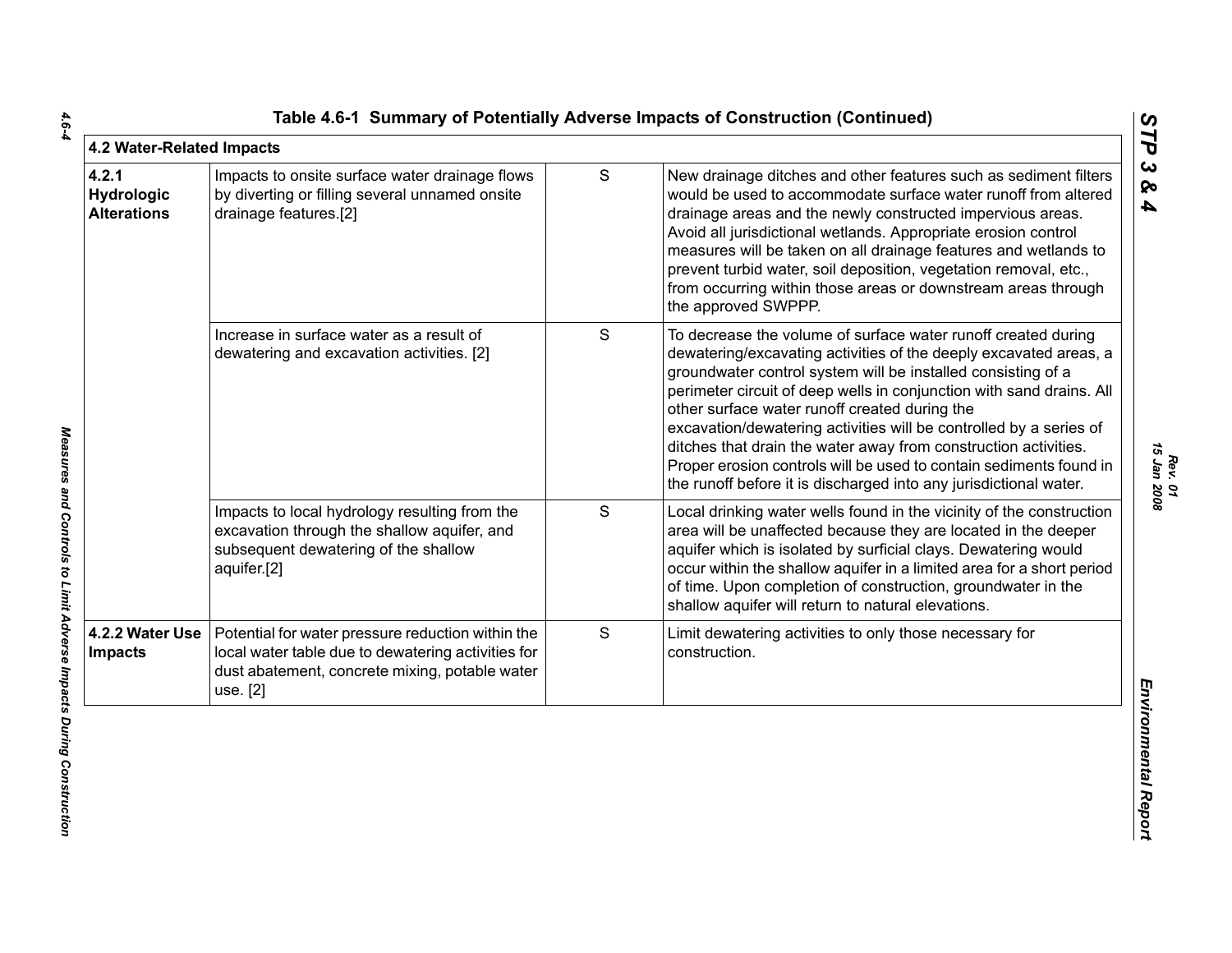|                                        |                                                                                                                                                                                                                              |   | Table 4.6-1 Summary of Potentially Adverse Impacts of Construction (Continued)                                                                                                                                                                                                                                                                                                                                                                                                              |
|----------------------------------------|------------------------------------------------------------------------------------------------------------------------------------------------------------------------------------------------------------------------------|---|---------------------------------------------------------------------------------------------------------------------------------------------------------------------------------------------------------------------------------------------------------------------------------------------------------------------------------------------------------------------------------------------------------------------------------------------------------------------------------------------|
| 4.2.3 Water-<br><b>Quality Impacts</b> | Potential impacts on surface water quality from<br>accidental release of fuel, oils, or other<br>chemicals associated with construction<br>activities into onsite wetlands and drainage<br>features.                         | S | Develop and implement a construction SWPPP and spill<br>response plan.                                                                                                                                                                                                                                                                                                                                                                                                                      |
|                                        | A potential impact to Little Robbins Slough,<br>Kelly's Pond, and subsequently the Colorado<br>River due to turbidity and sedimentation caused<br>by soil erosion from ground disturbance.[2]                                | S | Adhere to applicable regulations and permit requirements found<br>in the TPDES permit. Implement BMPs to prevent the movement<br>of pollutants (including sediments) into wetlands and water bodies<br>via storm water runoff. BMPs will include the use of erosion<br>control measures such as silt fences to prevent sedimentation<br>and turbid water discharge.<br>Use of vegetated land buffers between water bodies and the<br>construction site will minimize sedimentation impacts. |
| 4.3 Ecological Impacts                 |                                                                                                                                                                                                                              |   |                                                                                                                                                                                                                                                                                                                                                                                                                                                                                             |
| 4.3.1 Terrestrial<br><b>Ecosystems</b> | Construction activities will result in habitat loss<br>and will displace animals such as birds and<br>mammals that currently inhabit the construction<br>site. The mortality rate of less mobile animals<br>may increase.[2] | S | Limit vegetation removal to only those areas needed for<br>construction. Restoration of the temporary impact areas will be<br>completed in a timely manner upon completion of construction.                                                                                                                                                                                                                                                                                                 |
|                                        | Filling of drainage areas and ditches may<br>impact foraging and roosting habits of wetland-<br>dependent species.[2]                                                                                                        | S | Restore the habitat by relocating and revegetating of drainage<br>areas.                                                                                                                                                                                                                                                                                                                                                                                                                    |
|                                        | Impacts to biota from use of wetlands as<br>laydown areas or spoil areas. [2]                                                                                                                                                | S | Avoid wetland areas during construction activities.                                                                                                                                                                                                                                                                                                                                                                                                                                         |
|                                        | Potential impacts to local bird population from<br>bird collisions with man-made structures<br>(cranes, buildings) during construction.                                                                                      | S | The likelihood of this impact is low and when considered with the<br>availability of the resource on a regional basis, mitigation is not<br>necessary.                                                                                                                                                                                                                                                                                                                                      |
|                                        | Wildlife may be startled or frightened away by<br>construction noises.[2]                                                                                                                                                    | S | Animal displacement due to noise should be temporary in nature.<br>Animals should return upon completion of construction.                                                                                                                                                                                                                                                                                                                                                                   |
|                                        | Potential disturbance to nesting birds caused<br>by noise/movement during transmission line<br>upgrades. The disturbance impacts will<br>increase during the nesting season.                                                 | S | Scheduling work during non-nesting periods would minimize<br>these impacts.                                                                                                                                                                                                                                                                                                                                                                                                                 |
|                                        |                                                                                                                                                                                                                              |   |                                                                                                                                                                                                                                                                                                                                                                                                                                                                                             |

 $4.6 - 5$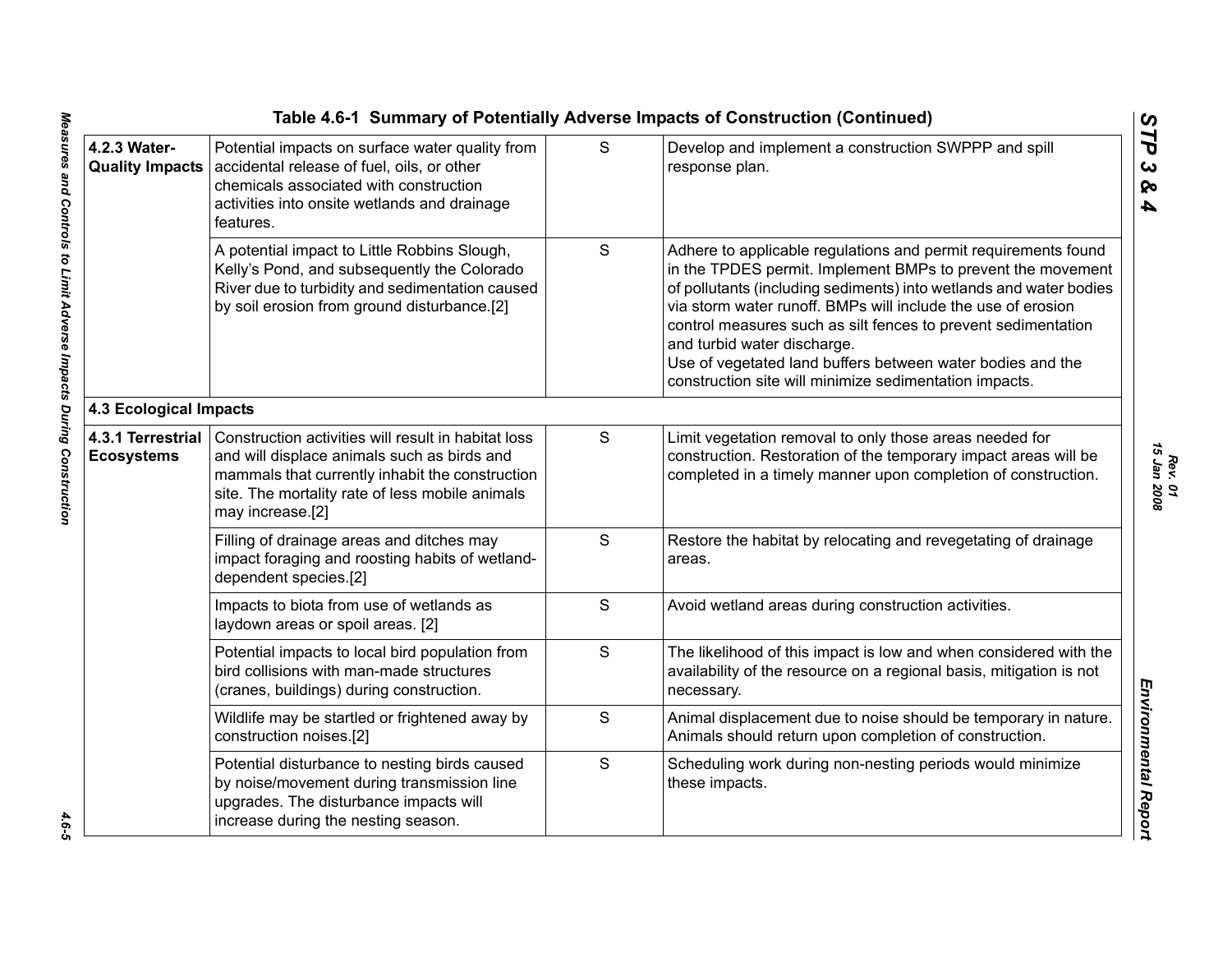|                                                                              |                                                                                                                                                                                                                                                                                                                  |             | Table 4.6-1 Summary of Potentially Adverse Impacts of Construction (Continued)                                                                                                                                                                                                                                                                                                                                                                                                                           |                                                       |
|------------------------------------------------------------------------------|------------------------------------------------------------------------------------------------------------------------------------------------------------------------------------------------------------------------------------------------------------------------------------------------------------------|-------------|----------------------------------------------------------------------------------------------------------------------------------------------------------------------------------------------------------------------------------------------------------------------------------------------------------------------------------------------------------------------------------------------------------------------------------------------------------------------------------------------------------|-------------------------------------------------------|
| 4.3.2 Aquatic<br><b>Ecosystems-</b><br><b>Construction</b><br><b>Impacts</b> | Potential impacts on aquatic ecology from<br>accidental release of fuel, oils, or other<br>chemicals associated with construction<br>activities in to onsite wetlands and drainage<br>features.                                                                                                                  | S           | Develop and implement a construction SWPPP and spill<br>response plan.                                                                                                                                                                                                                                                                                                                                                                                                                                   | STP<br>$\boldsymbol{\omega}$<br>ବ<br>$\blacktriangle$ |
|                                                                              | Potential impacts to aquatic plants, benthic<br>macroinvertebrates, and fish as a result of<br>water turbidity and sedimentation caused by<br>soil erosion from construction activities such as<br>road construction, excavation, grading,<br>temporary storage of soil piles, and use of<br>heavy machinery.[2] | S           | Develop and implement erosion and sediment control plans that<br>incorporate recognized BMPs such as covering all disturbed<br>areas, keeping to a minimum the length of time disturbed soil is<br>exposed to weather, and intercepting and retaining sediment via<br>retention ponds and drainage ditches. Upon completion of<br>construction along stream banks or drainage features, disturbed<br>areas will be rip-rapped or seeded to establish a perennial<br>vegetative cover to prevent erosion. |                                                       |
|                                                                              | Impacts to the benthic community resulting<br>from suspended sediments from erosion of<br>surface soil. Impacts may include blockage of<br>light for photosynthesis, interference in<br>respiration in invertebrates, smothering of eggs,<br>and degradation of the quality of spawning<br>grounds.              | $\mathbf S$ | Divert excess surface water caused by construction activities into<br>sediment settling ponds prior to release into on site drainage<br>features.                                                                                                                                                                                                                                                                                                                                                        | 15 Jan 2008                                           |
|                                                                              | Impacts to fish populations due to the loss of<br>invertebrates from suspended sediments.                                                                                                                                                                                                                        | S           | Develop and implement erosion and sediment control plans as<br>mentioned above.                                                                                                                                                                                                                                                                                                                                                                                                                          |                                                       |
|                                                                              | Displacement of fish, aquatic species,<br>crustaceans, and insects due to filling of<br>drainage features on site.[2]                                                                                                                                                                                            | S           | The impacted acreage of this non-jurisdictional area is small and<br>the type of habitat is not unique to the area. Due to the availability<br>of this resource on a regional basis and because no important<br>species are found onsite, mitigation is not necessary.                                                                                                                                                                                                                                   |                                                       |
|                                                                              | Temporary decline in insect population from<br>rerouting of onsite drainage features.[2]                                                                                                                                                                                                                         | $\mathbf S$ | Restore the habitat by relocating and revegetating the drainage<br>feature.                                                                                                                                                                                                                                                                                                                                                                                                                              |                                                       |
|                                                                              |                                                                                                                                                                                                                                                                                                                  |             |                                                                                                                                                                                                                                                                                                                                                                                                                                                                                                          | Environmental Report                                  |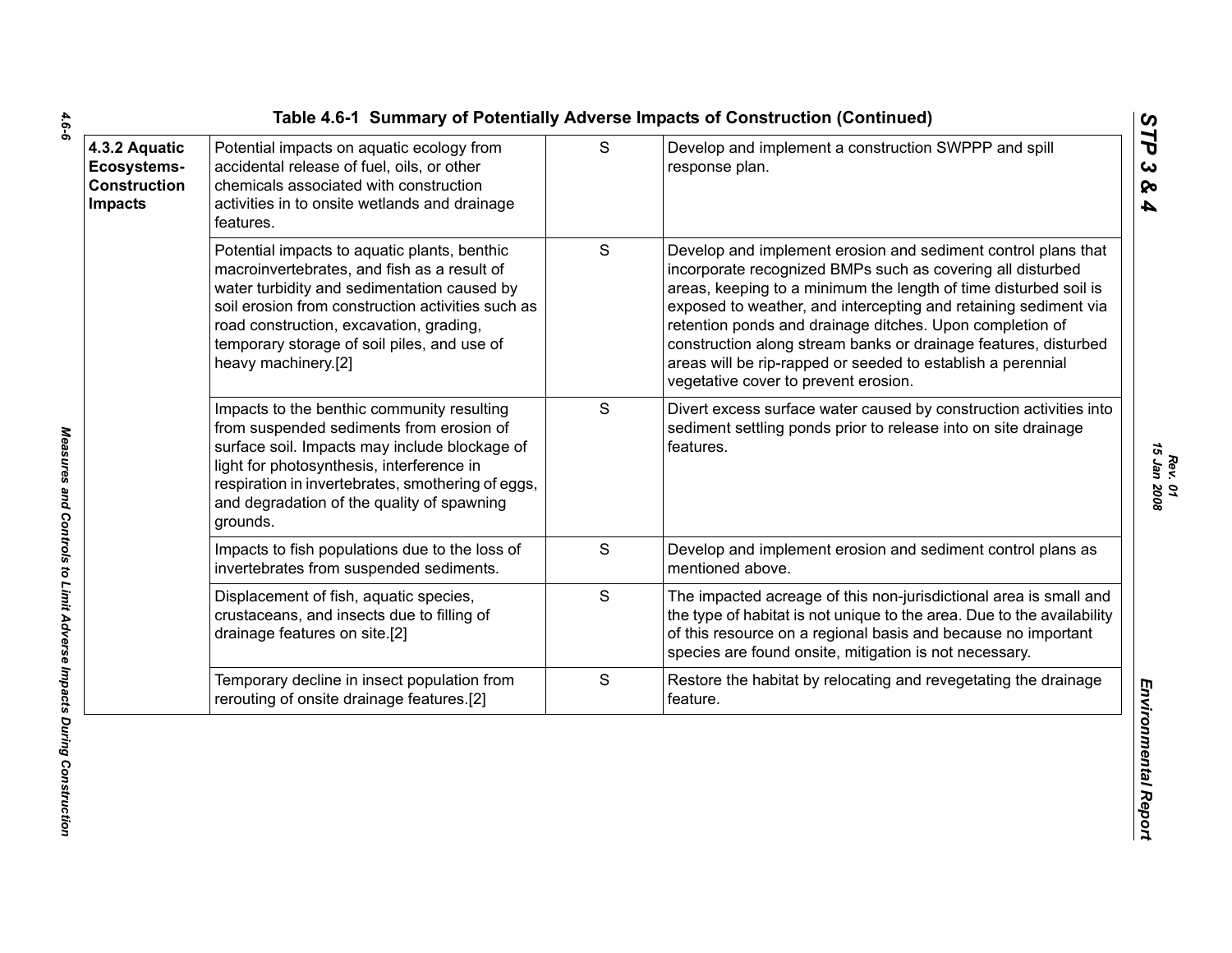| 4.4 Socioeconomic Impacts<br>4.4.1 Physical | Potential temporary impacts to construction                                                                                                                                                                                             | $\mathsf S$ | Construction workers would use hearing protection. The public                                                                                                                                                                                                                                                                                                                                                                                                      |
|---------------------------------------------|-----------------------------------------------------------------------------------------------------------------------------------------------------------------------------------------------------------------------------------------|-------------|--------------------------------------------------------------------------------------------------------------------------------------------------------------------------------------------------------------------------------------------------------------------------------------------------------------------------------------------------------------------------------------------------------------------------------------------------------------------|
| <b>Impacts</b>                              | workers, STP personnel, people living or<br>working adjacent to the construction area, and<br>transient populations caused by exposure to<br>elevated noise levels. [2]                                                                 |             | will be notified of impending construction activities that may<br>exceed acceptable noise levels. Perform all construction activities<br>in compliance with local, state, and federal regulations.<br>Emergency first-aid care would be available at the construction<br>site, and regular health and safety monitoring will be conducted<br>during construction.                                                                                                  |
|                                             | Potential temporary impacts to construction<br>workers, STP personnel, people living or<br>working adjacent to the construction area, and<br>transient populations caused by fugitive dust<br>and fine particulate matter emissions.[2] | $\mathbf S$ | Minimize the potential for these emissions by using local, state,<br>and federal regulations. Prepare a dust control plan containing<br>dust control measures such as watering, stabilization of disturbed<br>areas, phased grading to minimize disturbance acreage, covering<br>haul truck beds, etc. Emergency first-aid care would be available<br>at the construction site, and regular health and safety monitoring<br>will be conducted during construction. |
|                                             | Potential temporary impacts to construction<br>workers, STP personnel people living or<br>working adjacent to the construction area and<br>transient populations caused by exhaust<br>emissions.[2]                                     | S           | Equipment will be serviced regularly. Equipment will be operated<br>in accordance with local, state, and federal emission<br>requirements. Construction activities will be phased to minimize<br>peak hour degradation of local ambient air quality. Emergency<br>first-aid care would be available at the construction site, and<br>regular health and safety monitoring will be conducted during<br>construction.                                                |
|                                             | Degradation of roads in the vicinity of the<br>project due to increased traffic and an increase<br>in heavy, wide-bodied trucks and equipment.[2]                                                                                       | $\mathsf S$ | Alert local government agencies and complete road repairs and<br>improvements (i.e., patching cracks and potholes, adding turn<br>lanes, reinforcing soft shoulders) in a timely manner.                                                                                                                                                                                                                                                                           |

*STP 3 & 4*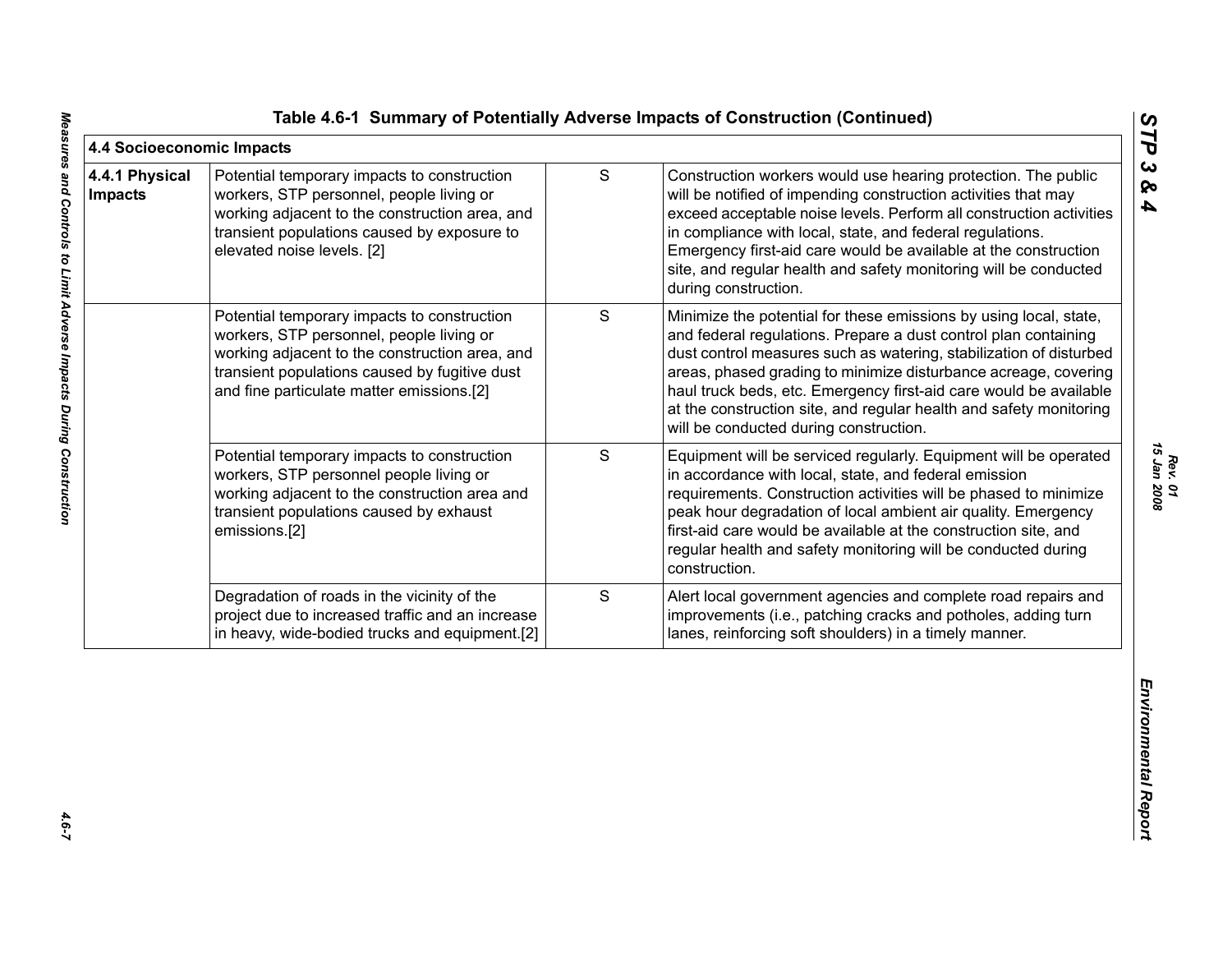|                                                |                                                                                                                                |       | Table 4.6-1 Summary of Potentially Adverse Impacts of Construction (Continued)                                                                                                                                                                                                                | ပ                                                             |
|------------------------------------------------|--------------------------------------------------------------------------------------------------------------------------------|-------|-----------------------------------------------------------------------------------------------------------------------------------------------------------------------------------------------------------------------------------------------------------------------------------------------|---------------------------------------------------------------|
| 4.4.2 Social and<br>Economic<br><b>Impacts</b> | Increased traffic congestion in the vicinity of<br>STP due to construction activities.[2]                                      | $M-L$ | Develop and implement a construction traffic management plan<br>that would include such measures as turn lane installation where<br>necessary, establishing a centralized parking area with shuttle<br>service, encouraging carpools, and staggering shifts.                                  | $\vec{P}$<br>$\boldsymbol{\omega}$<br>ନ୍ତ<br>$\blacktriangle$ |
|                                                | Potential short-term housing shortage in<br>Matagorda County.[2]                                                               | $M-L$ | Mitigation efforts will be market-driven over time. Construction<br>employment will increase gradually with a peak after 2 or 3 years.<br>This will allow time for construction of new housing. Temporary<br>housing could be constructed as needed.                                          |                                                               |
|                                                | Water shortages in Matagorda County as a<br>result of the in-migrating construction<br>workforce.[2]                           | $M-L$ | Maintain communication with local government and planning<br>officials so that ample time is given to plan for the influx.<br>Mitigation strategies could include reuse, seawater desalination,<br>conservation, and the Lower Colorado River Authority/San<br>Antonio Water System Project.  |                                                               |
|                                                | Shortage of waste water treatment plants in<br>Matagorda County as a result of the in-<br>migrating construction workforce.[2] | $M-L$ | Maintain communication with local government and planning<br>officials so that ample time is given to plan for the influx.                                                                                                                                                                    |                                                               |
|                                                | Potential impacts to police and fire services in<br>Matagorda County. [2]                                                      | M     | Maintain communication with local government officials so that<br>expansions in police and fire services could be coordinated,<br>planned, and funded in a timely manner. Funding for this<br>expansion will be provided through the increased tax revenues<br>from the construction project. | 15 Jan 2008                                                   |
|                                                | Potential impacts to medical services in<br>Matagorda County. [2]                                                              | S     | Projected increase in the population during construction would<br>not stress the current capacity; therefore mitigation would not be<br>warranted.                                                                                                                                            |                                                               |
|                                                |                                                                                                                                |       |                                                                                                                                                                                                                                                                                               | Environmental Report                                          |

<u>L</u>